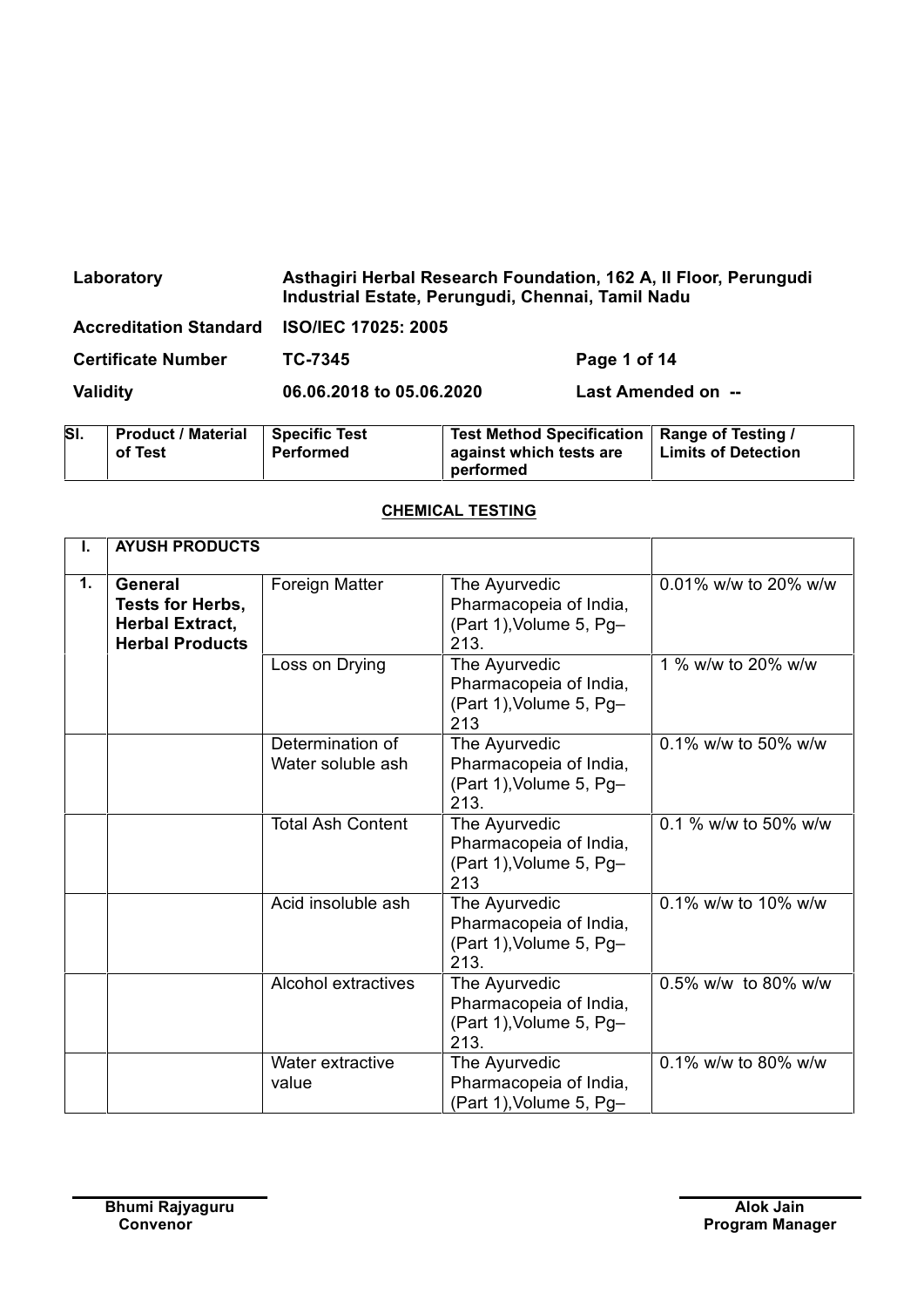| Laboratory                                 | Asthagiri Herbal Research Foundation, 162 A, Il Floor, Perungudi<br>Industrial Estate, Perungudi, Chennai, Tamil Nadu |              |
|--------------------------------------------|-----------------------------------------------------------------------------------------------------------------------|--------------|
| Accreditation Standard ISO/IEC 17025: 2005 |                                                                                                                       |              |
| <b>Certificate Number</b>                  | TC-7345                                                                                                               | Page 2 of 14 |

| SI. | <b>Product / Material</b><br>of Test | <b>Specific Test</b><br><b>Performed</b> | <b>Test Method Specification</b>                         | Range of Testing /<br><b>Limits of Detection</b> |
|-----|--------------------------------------|------------------------------------------|----------------------------------------------------------|--------------------------------------------------|
|     |                                      |                                          | against which tests are<br>performed                     |                                                  |
|     |                                      |                                          | $\overline{213}$ .                                       |                                                  |
|     |                                      | Volatile oil content                     | The Ayurvedic                                            | 0.5% w/w to 10% v/w                              |
|     |                                      |                                          | Pharmacopeia of India,                                   |                                                  |
|     |                                      |                                          | (Part 1), Volume 5, Pg-                                  |                                                  |
|     |                                      |                                          | 213.                                                     |                                                  |
|     |                                      | <b>Crude Fiber</b>                       | The Ayurvedic                                            | 0.5% w/w to 15% w/w                              |
|     |                                      |                                          | Pharmacopeia of India,                                   |                                                  |
|     |                                      |                                          | (Part 1), Volume 5, Pg-                                  |                                                  |
|     |                                      |                                          | 213.                                                     |                                                  |
|     |                                      | pH                                       | The Ayurvedic                                            | 1 to 12                                          |
|     |                                      |                                          | Pharmacopoeia of India,                                  |                                                  |
|     |                                      |                                          | (Part II), Volume II, 1st                                |                                                  |
|     |                                      |                                          | edition, pg 221-224                                      |                                                  |
|     |                                      | Specific gravity                         | The Ayurvedic                                            | 0.70 to 1.50                                     |
|     |                                      |                                          | Pharmacopoeia of India,                                  |                                                  |
|     |                                      |                                          | (Part II), Volume II, 1 <sup>st</sup><br>edition, pg 221 |                                                  |
|     |                                      | Iodine value                             | The Ayurvedic                                            | 1 to 300                                         |
|     |                                      |                                          | Pharmacopoeia of India,                                  |                                                  |
|     |                                      |                                          | (Part II), Volume II, 1 <sup>st</sup>                    |                                                  |
|     |                                      |                                          | edition, pg 221                                          |                                                  |
|     |                                      | Saponification value                     | The Ayurvedic                                            | 1 to 300                                         |
|     |                                      |                                          | Pharmacopoeia of India,                                  |                                                  |
|     |                                      |                                          | (Part II), Volume II, 1 <sup>st</sup>                    |                                                  |
|     |                                      |                                          | edition, pg 221<br>The Ayurvedic                         | 0.3% w/w to 20% w/w                              |
|     |                                      | Unsaponification                         | Pharmacopoeia of India,                                  |                                                  |
|     |                                      | matter                                   | (Part II), Volume II, 1st                                |                                                  |
|     |                                      |                                          | edition, pg 221                                          |                                                  |
|     |                                      | Refractive index                         | The Ayurvedic                                            | 1.33 to 1.52                                     |
|     |                                      |                                          | Pharmacopoeia of India,                                  |                                                  |
|     |                                      |                                          | (Part II), Volume II, 1st                                |                                                  |
|     |                                      |                                          | edition, pg 221                                          |                                                  |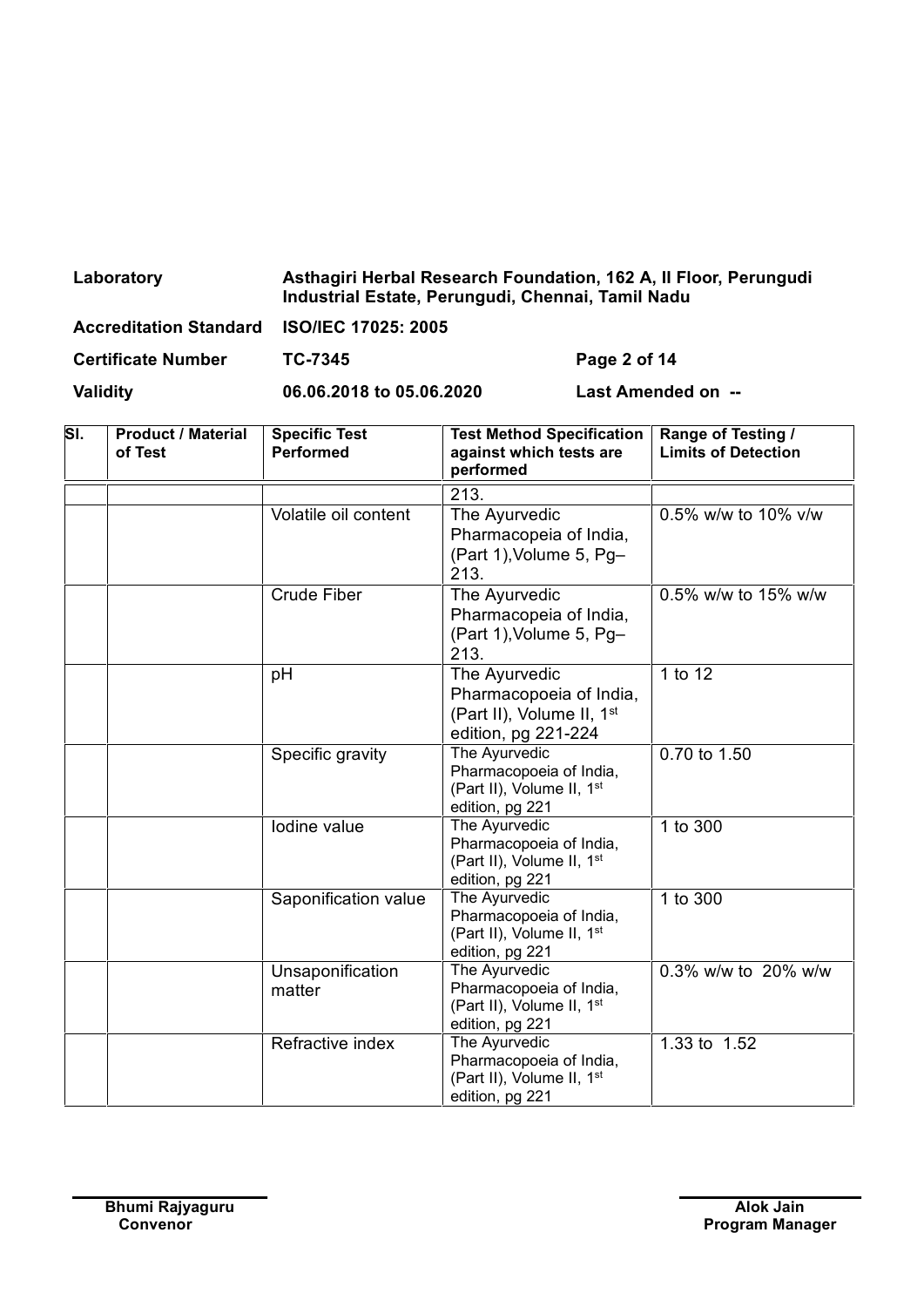| Laboratory                                 | Asthagiri Herbal Research Foundation, 162 A, Il Floor, Perungudi<br>Industrial Estate, Perungudi, Chennai, Tamil Nadu |
|--------------------------------------------|-----------------------------------------------------------------------------------------------------------------------|
| Accreditation Standard ISO/IEC 17025: 2005 |                                                                                                                       |

| <b>Certificate Number</b> | <b>TC-7345</b> |
|---------------------------|----------------|

**Page 3 of 14** 

| SI. | <b>Product / Material</b><br>of Test                                                                                                       | <b>Specific Test</b><br><b>Performed</b> | <b>Test Method Specification</b><br>against which tests are<br>performed                                                                                                                                 | Range of Testing /<br><b>Limits of Detection</b> |
|-----|--------------------------------------------------------------------------------------------------------------------------------------------|------------------------------------------|----------------------------------------------------------------------------------------------------------------------------------------------------------------------------------------------------------|--------------------------------------------------|
|     |                                                                                                                                            | Free fatty acid                          | The Ayurvedic<br>Pharmacopoeia of India,<br>(Part II), Volume II, 1 <sup>st</sup><br>edition, pg 221                                                                                                     | 0.5 % w/w to 25% w/w                             |
|     |                                                                                                                                            | Acid value                               | The Ayurvedic<br>Pharmacopoeia of India,<br>(Part II), Volume II, 1 <sup>st</sup><br>edition, pg 221                                                                                                     | 0.2 to 50                                        |
| 2.  | <b>Functional</b><br><b>Group Analysis</b><br>By UV-Vis<br><b>Method for</b><br>Herbs, Herbal<br><b>Extract, Herbal</b><br><b>Products</b> | Alkaloids                                | AHRF/WI/UV/01, Issue<br>2, 15-03-18<br>Sreevidya & Mehrotra:<br>journal of AOAC<br>International Vol. 86, no.<br>6, 2003                                                                                 | 0.1% w/w to 40% w/w                              |
|     |                                                                                                                                            | Carbohydrates                            | AHRF/WI/UV/02, Issue<br>2, 15-03-18<br>(Hedge J.E and Hofreiter<br>B.T, 1962, Carbohydrate<br>chemistry, 17, Academic<br>press, New York.)                                                               | 0.1 % w/w to 40% w/w                             |
|     |                                                                                                                                            | Flavonoid                                | AHRF/WI/UV/03, Issue<br>2, 15-03-18<br>(Woisky, R. and<br>Salatino, A.1998.<br>Analysis of propolis:<br>some parameters and<br>procedures for chemical<br>quality control. J. Apic.<br>Res. 37: 99-105.) | 0.1% w/w to 15% w/w                              |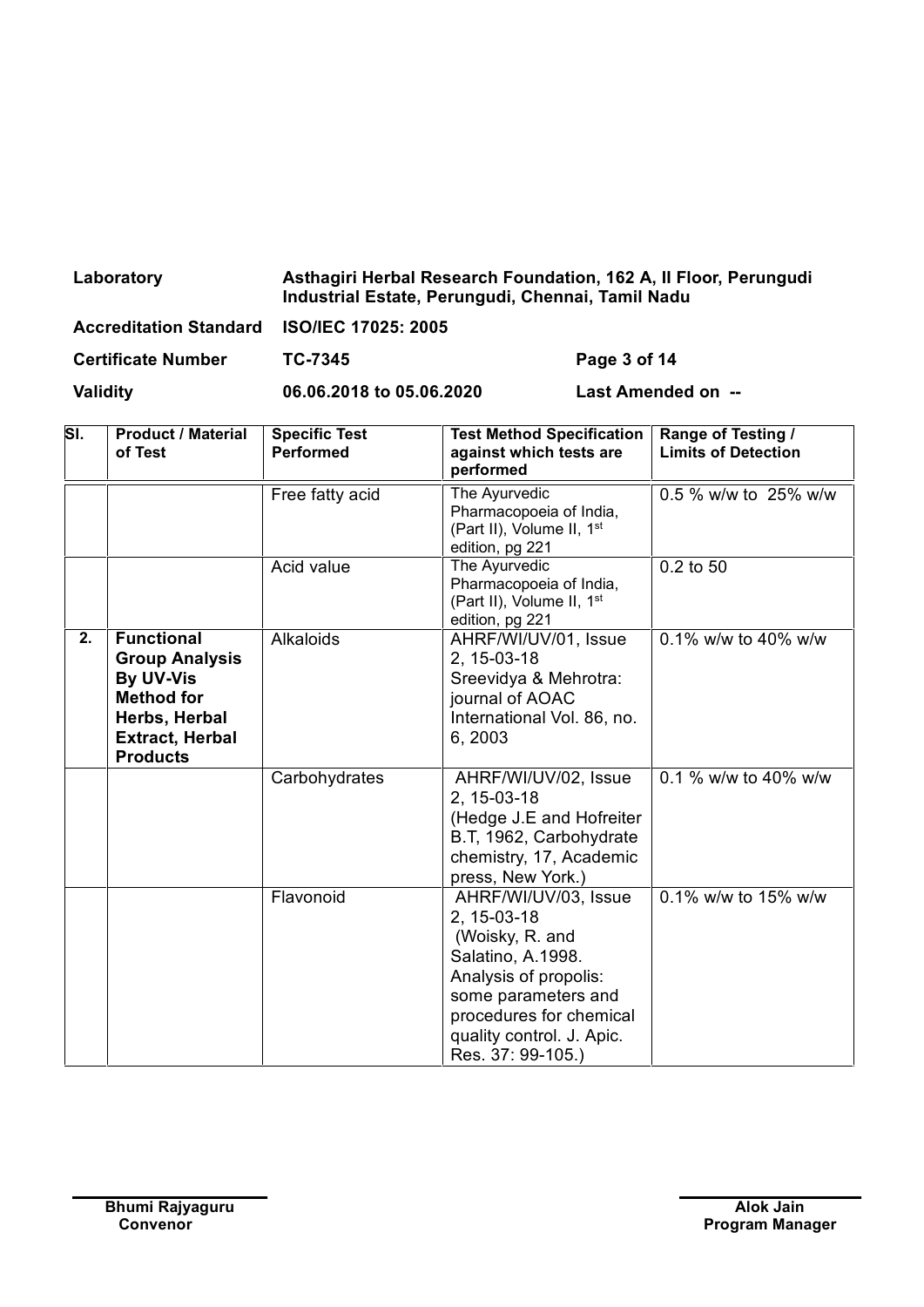| Laboratory                    | Asthagiri Herbal Research Foundation, 162 A, Il Floor, Perungudi<br>Industrial Estate, Perungudi, Chennai, Tamil Nadu |
|-------------------------------|-----------------------------------------------------------------------------------------------------------------------|
| <b>Accreditation Standard</b> | <b>ISO/IEC 17025: 2005</b>                                                                                            |

**Certificate Number TC-7345 Page 4 of 14**

┑

| SI. | <b>Product / Material</b><br>of Test                                                            | <b>Specific Test</b><br><b>Performed</b>        | <b>Test Method Specification</b><br>against which tests are<br>performed                                                                                                                                                                                    | Range of Testing /<br><b>Limits of Detection</b> |
|-----|-------------------------------------------------------------------------------------------------|-------------------------------------------------|-------------------------------------------------------------------------------------------------------------------------------------------------------------------------------------------------------------------------------------------------------------|--------------------------------------------------|
|     |                                                                                                 | Proteins                                        | AHRF/WI/UV/04, Issue<br>2, 15-03-18<br>(Lowry O.H, Rosebrough<br>N.J, Farr A.L and Randall<br>R.J. (1951). J.Biol.Chem<br>193:265)                                                                                                                          | 0.1 % w/w to 60% w/w                             |
|     |                                                                                                 | <b>Tannins</b>                                  | AHRF/WI/UV/05, Issue<br>2, 15-03-18<br>(Ravi Narayan<br>Venkatachalam.<br>July - September 2012<br>RJPBCS Volume 3 Issue 3<br>Page No. 605)                                                                                                                 | $0.1\%$ w/w to 40% w/w                           |
|     |                                                                                                 | <b>Total Phenols</b>                            | AHRF/WI/UV/06, Issue<br>2, 15-03-18<br>(Determination of Total<br><b>Phenolic and Flavonoids</b><br>Contents in the<br><b>Methanolic and Aqueous</b><br><b>Extract of Achillea</b><br>Millefolium.Anoosh<br>Eghdami Et al. Org.<br>Chem. J. 2010, 2, 81-84) | 0.1 % w/w to 40% w/w                             |
| 3.  | <b>Estimation</b><br><b>Of Active</b><br>Ingredients/                                           | Andrographolide<br>(Andrographis<br>paniculata) | AHRF/WI/HPLC/01,<br>Issue 2, 15-03-18<br>USP 34 <621>                                                                                                                                                                                                       | 1 mg /kg to 2500 mg<br>/kg                       |
|     | <b>Markers by</b><br><b>HPLC for Herbs,</b><br><b>Herbal Extract,</b><br><b>Herbal Products</b> | Azadirachtin-A                                  | AHRF/WI/HPLC/02,<br>Issue 2, 15-03-18<br>Determination of<br>Azadirichtin and fatty<br>acid, Methyl esters of<br>Azadirichtin Seeds by                                                                                                                      | 1 mg /kg to 1500 mg<br>/kg                       |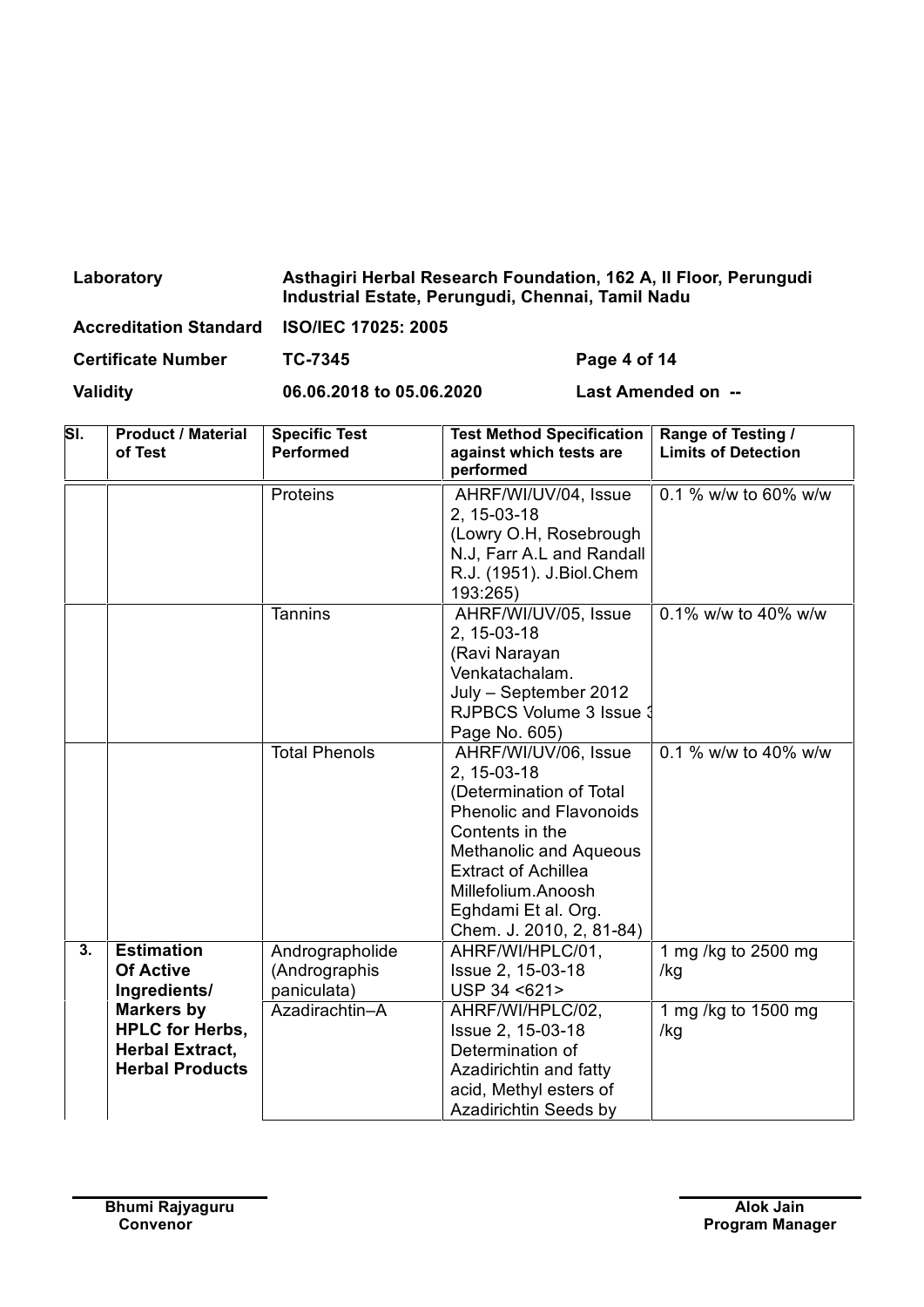| Laboratory                                 | Asthagiri Herbal Research Foundation, 162 A, Il Floor, Perungudi<br>Industrial Estate, Perungudi, Chennai, Tamil Nadu |              |
|--------------------------------------------|-----------------------------------------------------------------------------------------------------------------------|--------------|
| Accreditation Standard ISO/IEC 17025: 2005 |                                                                                                                       |              |
| <b>Certificate Number</b>                  | TC-7345                                                                                                               | Page 5 of 14 |

| SI. | <b>Product / Material</b><br>of Test | <b>Specific Test</b><br><b>Performed</b> | <b>Test Method Specification</b><br>against which tests are | Range of Testing /<br><b>Limits of Detection</b> |
|-----|--------------------------------------|------------------------------------------|-------------------------------------------------------------|--------------------------------------------------|
|     |                                      |                                          | performed                                                   |                                                  |
|     |                                      |                                          | HPLC and GLC.                                               |                                                  |
|     |                                      |                                          | Nutan Kaushik, 2002,                                        |                                                  |
|     |                                      |                                          | Anal Bioanal Chem. 374;                                     |                                                  |
|     |                                      |                                          | 1199-1204.                                                  |                                                  |
|     |                                      | Azadirachtin-B                           | AHRF/WI/HPLC/03,                                            | 1 mg /kg to 1500 mg                              |
|     |                                      |                                          | Issue 2, 15-03-18                                           | /kg                                              |
|     |                                      |                                          | Determination of                                            |                                                  |
|     |                                      |                                          | Azadirichtin and fatty                                      |                                                  |
|     |                                      |                                          | acid, Methyl esters of                                      |                                                  |
|     |                                      |                                          | Azadirichtin Seeds by                                       |                                                  |
|     |                                      |                                          | HPLC and GLC.                                               |                                                  |
|     |                                      |                                          | Nutan Kaushik, 2002,                                        |                                                  |
|     |                                      |                                          | Anal Bioanal Chem. 374;                                     |                                                  |
|     |                                      |                                          | 1199-1204.                                                  |                                                  |
|     |                                      | Curcumin                                 | AHRF/WI/HPLC/04,                                            | 1 mg /kg to 1500 mg                              |
|     |                                      | (Curcuma longa)                          | Issue 2, 15-03-18                                           | /kg                                              |
|     |                                      |                                          | A liquid chromatography                                     |                                                  |
|     |                                      |                                          | Method for the                                              |                                                  |
|     |                                      |                                          | simultaneous                                                |                                                  |
|     |                                      |                                          | determination Of                                            |                                                  |
|     |                                      |                                          | curcumin and piperine                                       |                                                  |
|     |                                      |                                          | In food products using                                      |                                                  |
|     |                                      |                                          | diode array detector.                                       |                                                  |
|     |                                      |                                          | Krishna Veni                                                |                                                  |
|     |                                      |                                          | Nagappanet.al,                                              |                                                  |
|     |                                      |                                          | Asian JResearch Chem.,                                      |                                                  |
|     |                                      |                                          | 2(2), April---June 2009,                                    |                                                  |
|     |                                      |                                          | page 115---118                                              |                                                  |
|     |                                      | Forskolin                                | AHRF/WI/HPLC/05,                                            | 1 mg /kg to 1500 mg/kg                           |
|     |                                      |                                          | Issue 2, 15-03-18                                           |                                                  |
|     |                                      |                                          | Analysis of forskolin in                                    |                                                  |
|     |                                      |                                          | Homeopathic tinctures                                       |                                                  |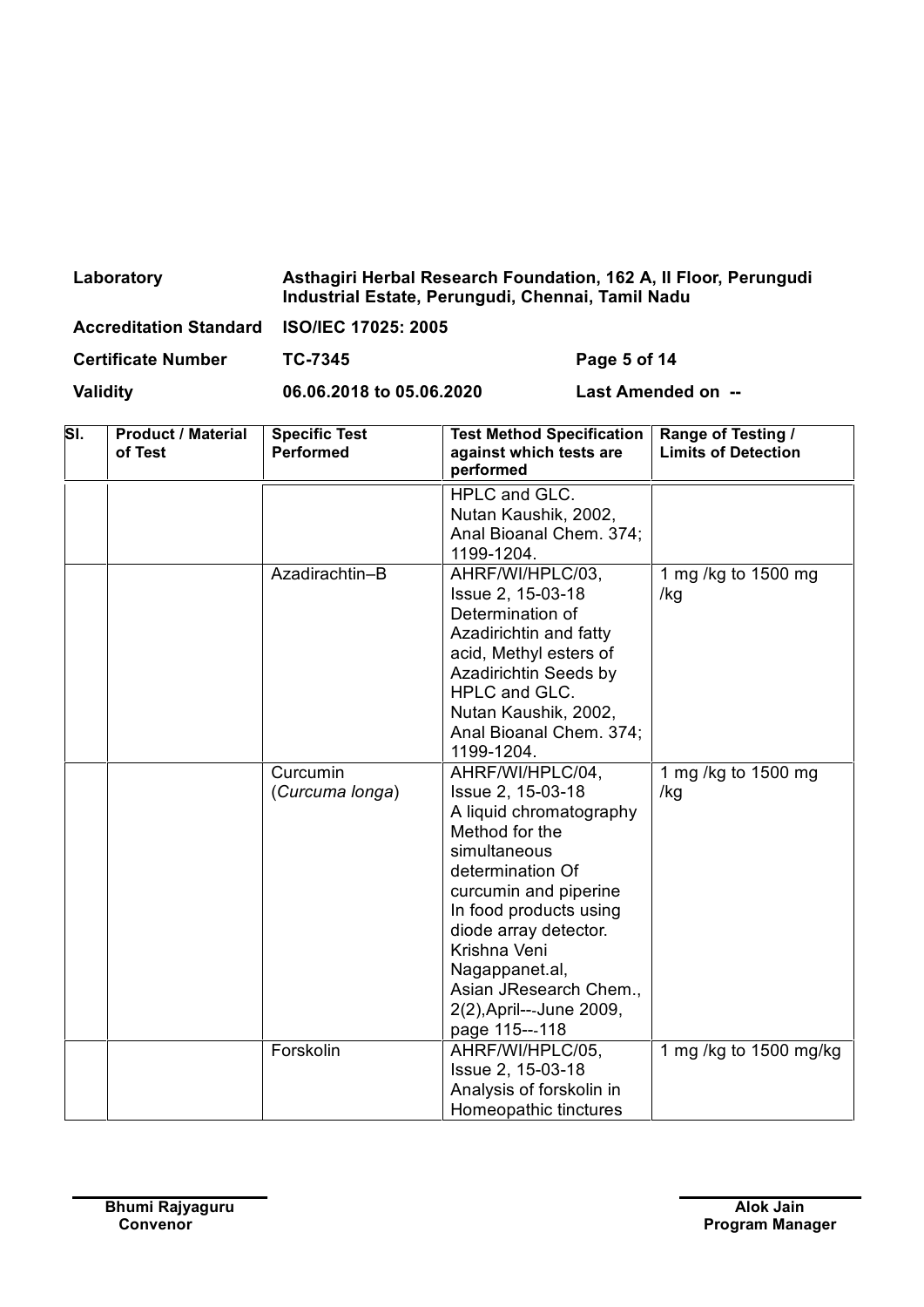| Laboratory                                 | Asthagiri Herbal Research Foundation, 162 A, Il Floor, Perungudi<br>Industrial Estate, Perungudi, Chennai, Tamil Nadu |
|--------------------------------------------|-----------------------------------------------------------------------------------------------------------------------|
| Accreditation Standard ISO/IEC 17025: 2005 |                                                                                                                       |

| <b>Certificate Number</b> | <b>TC-7345</b> |
|---------------------------|----------------|

**Page 6 of 14** 

| SI. | <b>Product / Material</b><br>of Test | <b>Specific Test</b><br><b>Performed</b> | <b>Test Method Specification</b><br>against which tests are<br>performed                                                                                                                                                                                                                                       | Range of Testing /<br><b>Limits of Detection</b> |
|-----|--------------------------------------|------------------------------------------|----------------------------------------------------------------------------------------------------------------------------------------------------------------------------------------------------------------------------------------------------------------------------------------------------------------|--------------------------------------------------|
|     |                                      |                                          | by Validated HPLC<br>method.<br>Binit K Dwivediet.al,<br>Int. J. Med. Arom.<br>Plants,<br>Vol 2, No1, pp 195-199<br>March 2012                                                                                                                                                                                 |                                                  |
|     |                                      | <b>Gallic Acid</b>                       | AHRF/WI/HPLC/06,<br>Issue 2, 15-03-18<br>Development of a RP-<br><b>HPLC Method for</b><br>Analysis of Triphala<br>Churna and its<br>Applicability to Test<br>Variations in Triphala<br>Churna Preparations,<br>Pawar et.al, Indian<br>Journal<br>Of Pharmaceutical<br>Sciences.2009 Jul-Aug;<br>71(4):382-386 | 0.1 mg /kg to 2500 mg<br>/kg                     |
|     |                                      | Hypophyllanthin                          | AHRF/WI/HPLC/07,<br>Issue 2, 15-03-18<br>Rapid RP-HPLC<br>technique for the<br>determination of<br>Phyllantin as bulk and its<br>Quantification in<br>phyllantus<br>Amareus extract.<br>Amene Alvari et.al<br>International Journal of                                                                         | 1 mg /kg to 1500 mg/kg                           |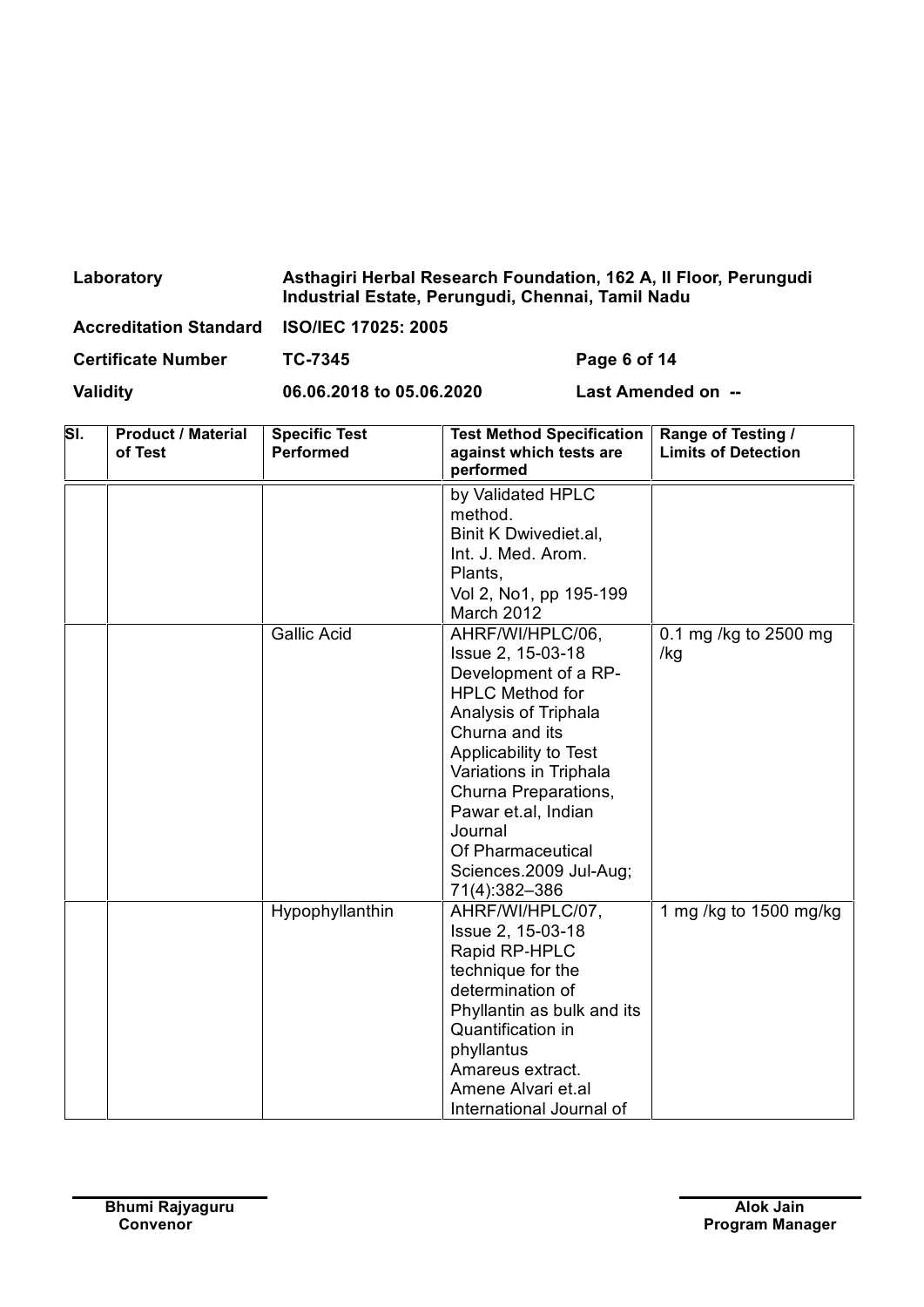| Laboratory                                 | Asthagiri Herbal Research Foundation, 162 A, Il Floor, Perungudi<br>Industrial Estate, Perungudi, Chennai, Tamil Nadu |              |
|--------------------------------------------|-----------------------------------------------------------------------------------------------------------------------|--------------|
| Accreditation Standard ISO/IEC 17025: 2005 |                                                                                                                       |              |
| <b>Certificate Number</b>                  | TC-7345                                                                                                               | Page 7 of 14 |

| SI. | <b>Product / Material</b><br>of Test | <b>Specific Test</b><br><b>Performed</b> | <b>Test Method Specification</b><br>against which tests are<br>performed                                                                                                                                                      | Range of Testing /<br><b>Limits of Detection</b> |
|-----|--------------------------------------|------------------------------------------|-------------------------------------------------------------------------------------------------------------------------------------------------------------------------------------------------------------------------------|--------------------------------------------------|
|     |                                      |                                          | Phtomedicine 3,<br>2011, 115--<br>119                                                                                                                                                                                         |                                                  |
|     |                                      | Nimbin                                   | AHRF/WI/HPLC/08,<br>Issue 2, 15-03-18<br><b>Acid Catalysed</b><br><b>Isomerization of Nimbin</b><br>to Isonimbin,<br>Narasimhan et.al,<br>American<br>JournalofOrganicChemis<br>try: 2011;1(1):6-9                            | 1 mg /kg to 1500 mg<br>/kg                       |
|     |                                      | Nimbolide                                | AHRF/WI/HPLC/09,<br>Issue 2, 15-03-18<br>Analysis of<br>phytochemical<br>Variability in Neem<br>formulation,<br>Gunasekaran et.al,<br>Indian Journal of Natural<br>products and Research,<br>Sept 2010; Vol. 1(3):<br>291-295 | 1 mg /kg to 1500 mg<br>/kg                       |
|     |                                      | Phyllanthin                              | AHRF/WI/HPLC/10,<br>Issue 2, 15-03-18<br>Rapid RP-HPLC<br>technique for the<br>determination of<br>Phyllantin as bulk and its<br>Quantification in<br>phyllantus                                                              | 1 mg /kg to 1500 mg<br>/kg                       |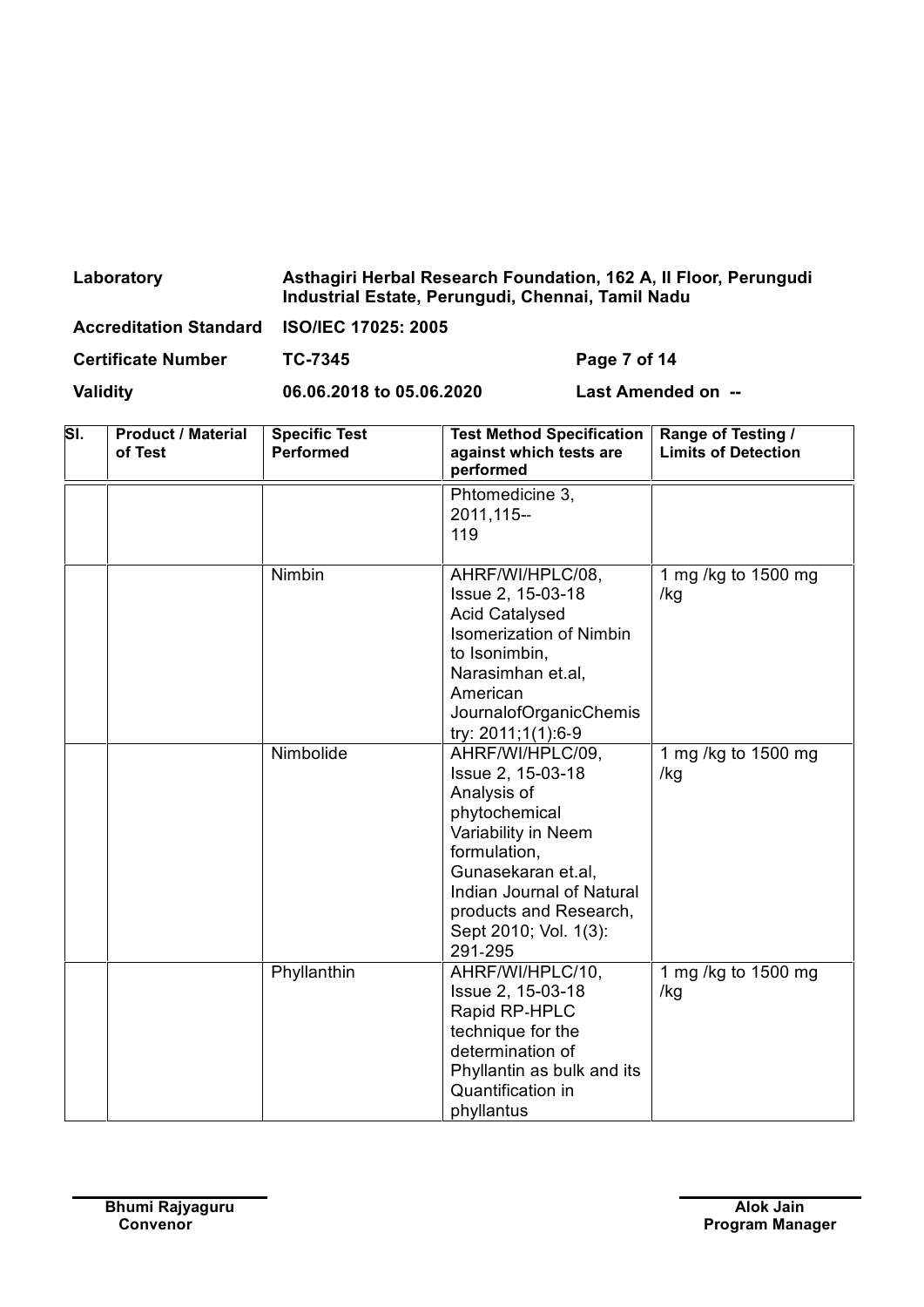| Laboratory                                 | Asthagiri Herbal Research Foundation, 162 A, Il Floor, Perungudi<br>Industrial Estate, Perungudi, Chennai, Tamil Nadu |
|--------------------------------------------|-----------------------------------------------------------------------------------------------------------------------|
| Accreditation Standard ISO/IEC 17025: 2005 |                                                                                                                       |

**Page 8 of 14** 

| SI. | <b>Product / Material</b><br>of Test | <b>Specific Test</b><br><b>Performed</b> | <b>Test Method Specification</b><br>against which tests are<br>performed                                                                                                                                                                                                          | Range of Testing /<br><b>Limits of Detection</b> |
|-----|--------------------------------------|------------------------------------------|-----------------------------------------------------------------------------------------------------------------------------------------------------------------------------------------------------------------------------------------------------------------------------------|--------------------------------------------------|
|     |                                      |                                          | Amareus extract.<br>Amene Alvari et.al<br>International Journal of<br>Phtomedicine 3,<br>2011, 115-<br>119                                                                                                                                                                        |                                                  |
|     |                                      | Piperine<br>(Pipernigrum)                | AHRF/WI/HPLC/11,<br>Issue 2, 15-03-18<br>Quantitative analysis of<br>Piperine from Ayurvedic<br>Polyherbal formulations<br>Using Reverse phase<br>High<br>Performance Liquid<br>Chromatography;<br>Sunita et al, International<br>Journal of Pharma and<br>BioSciences VI(1) 2010 | 1 mg /kg to 1500 mg<br>/kg                       |
|     |                                      | Salanin                                  | AHRF/WI/HPLC/12,<br>Issue 2, 15-03-18<br><b>Acid Catalysed</b><br><b>Isomerization of Nimbin</b><br>to Isonimbin,<br>Narasimhan et.al,<br>American<br><b>JournalofOrganicChemis</b><br>try: 2011;1(1):6---9                                                                       | $\overline{1}$ mg /kg to 1500 mg<br>/kg          |
|     |                                      | Epoxyazadiridione                        | AHRF/WI/HPLC/13,<br>Issue 2, 15-03-18<br><b>Acid Catalysed</b><br><b>Isomerization of Nimbin</b><br>to Isonimbin,                                                                                                                                                                 | 1 mg /kg to 1500 mg<br>/kg                       |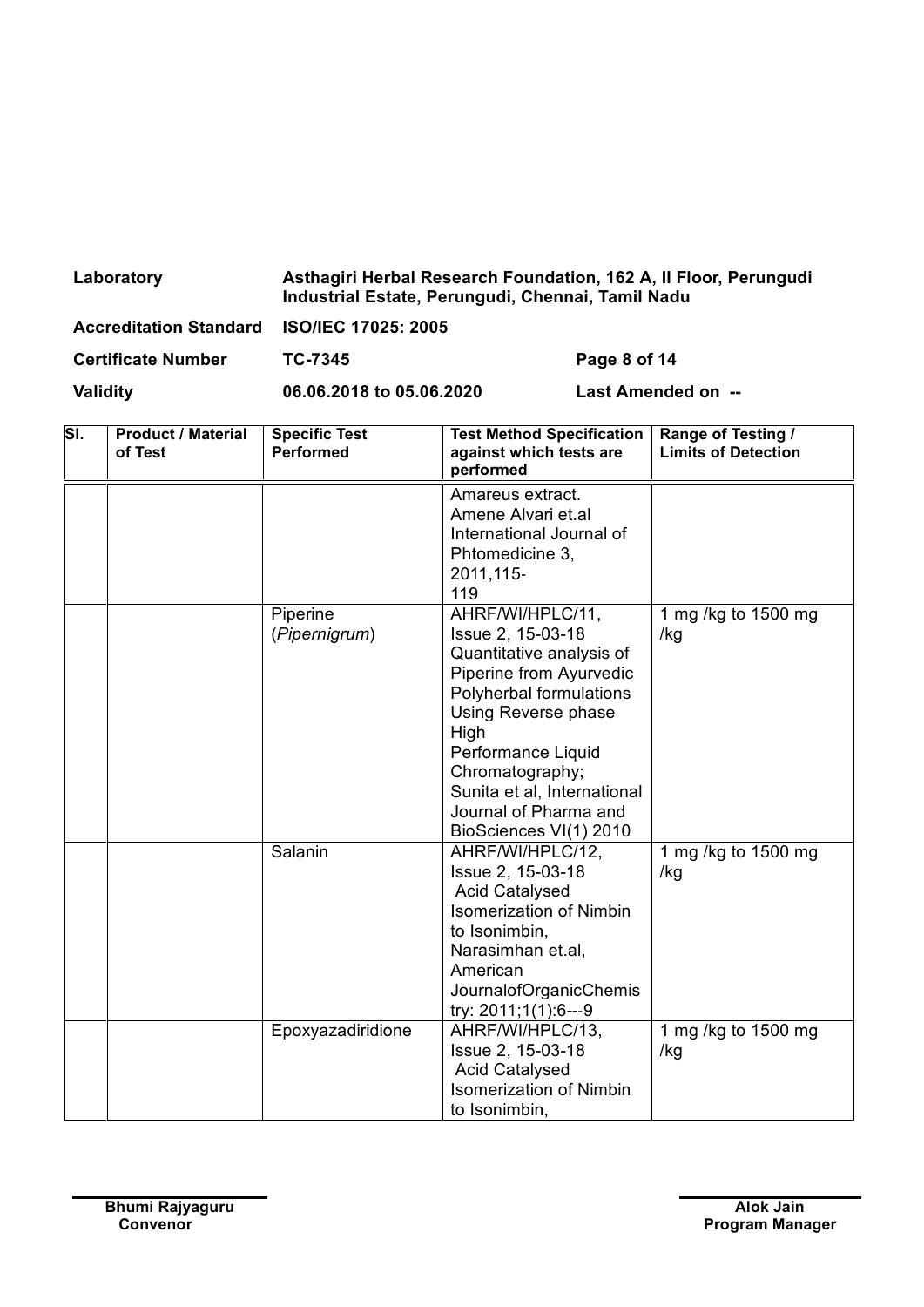| Laboratory | Asthagiri Herbal Research Foundation, 162 A, Il Floor, Perungudi<br>Industrial Estate, Perungudi, Chennai, Tamil Nadu |
|------------|-----------------------------------------------------------------------------------------------------------------------|
|            |                                                                                                                       |

| Accreditation Standard ISO/IEC 17025: 2005 |                          |                    |
|--------------------------------------------|--------------------------|--------------------|
| <b>Certificate Number</b>                  | TC-7345                  | Page 9 of 14       |
| <b>Validity</b>                            | 06.06.2018 to 05.06.2020 | Last Amended on -- |

| SI.                       | <b>Product / Material</b><br>of Test                                                         | <b>Specific Test</b><br><b>Performed</b>              | <b>Test Method Specification</b><br>against which tests are<br>performed                            | Range of Testing /<br><b>Limits of Detection</b> |
|---------------------------|----------------------------------------------------------------------------------------------|-------------------------------------------------------|-----------------------------------------------------------------------------------------------------|--------------------------------------------------|
|                           |                                                                                              |                                                       | Narasimhan et.al,<br>American<br>Journal of Organic<br>Chemistry: 2011;1(1):6--<br>-9               |                                                  |
|                           | <b>Residues In Herbal Extract/ Products</b>                                                  |                                                       |                                                                                                     |                                                  |
| 1.                        | <b>Heavy metals by</b><br>AAS for Herbs,<br><b>Herbal Extract,</b><br><b>Herbal Products</b> | Mercury $-$ Hg                                        | The Ayurvedic<br>Pharmacopoeia of India,<br>(Part II), Volume I, 1st<br>edition, pg 158             | 0.1 mg /kg to $350$ mg/kg                        |
|                           |                                                                                              | Arsenic $-\overline{As}$                              | The Ayurvedic<br>Pharmacopoeia of India,<br>(Part II), Volume I, 1 <sup>st</sup><br>edition, pg 158 | 0.1 mg /kg to 100mg/kg                           |
|                           |                                                                                              | $Leaf - Pb$                                           | The Ayurvedic<br>Pharmacopoeia of India,<br>(Part II), Volume I, 1st<br>edition, pg 158             | 0.1 mg /kg to 25mg/kg                            |
|                           |                                                                                              | Cadmium - Cd                                          | The Ayurvedic<br>Pharmacopoeia of India,<br>(Part II), Volume I, 1st<br>edition, pg 158             | 0.1 mg /kg to 30mg/kg                            |
| $\overline{\mathbb{I}}$ . |                                                                                              | <b>FOOD AND AGRICULTURAL PRODUCTS (GENERAL TESTS)</b> |                                                                                                     |                                                  |
| 1.                        | Cereals, pulses<br>and by products<br>Coffee, cocoa<br>and by products                       | Foreign Matter                                        | <b>FSSAI</b> manual of<br>methods of analysis of<br>foods- Cereals and<br>cereal products           | 0.01% w/w to 20% w/w                             |
|                           | Tea and tea<br>products<br>Honey and                                                         | Loss on Drying                                        | <b>FSSAI</b> manual of<br>methods of analysis of<br>foods- Cereals and                              | 1% w/w to 20% w/w                                |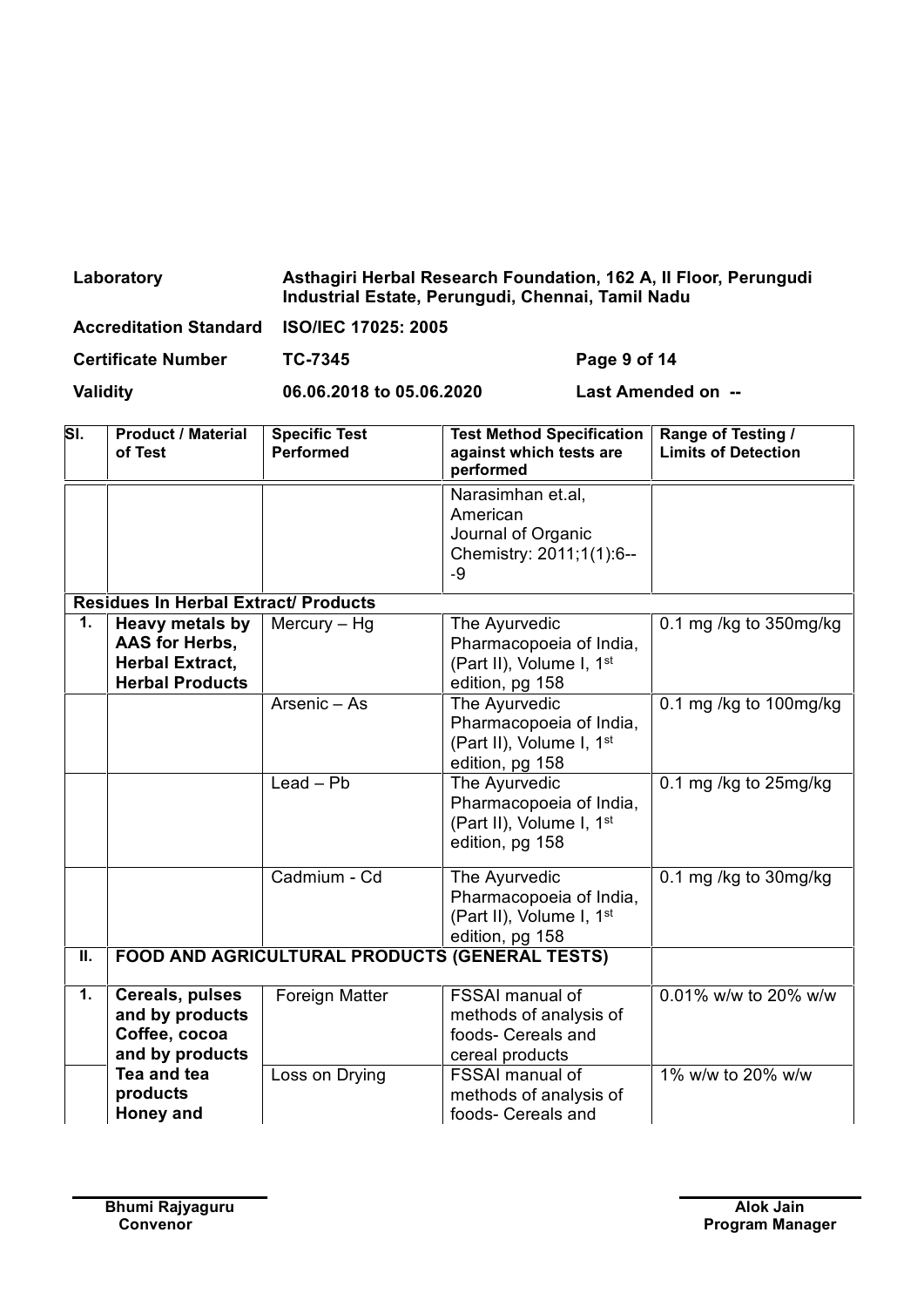| Laboratory                                 | Asthagiri Herbal Research Foundation, 162 A, Il Floor, Perungudi<br>Industrial Estate, Perungudi, Chennai, Tamil Nadu |               |
|--------------------------------------------|-----------------------------------------------------------------------------------------------------------------------|---------------|
| Accreditation Standard ISO/IEC 17025: 2005 |                                                                                                                       |               |
| <b>Certificate Number</b>                  | TC-7345                                                                                                               | Page 10 of 14 |

| SĪ. | <b>Product / Material</b><br>of Test                        | <b>Specific Test</b><br><b>Performed</b> | <b>Test Method Specification</b><br>against which tests are<br>performed                                           | Range of Testing /<br><b>Limits of Detection</b> |
|-----|-------------------------------------------------------------|------------------------------------------|--------------------------------------------------------------------------------------------------------------------|--------------------------------------------------|
|     | honey products                                              |                                          | cereal product                                                                                                     |                                                  |
|     | <b>Spices and</b><br>condiments<br>Edible oils,<br>Neem oil | Determination of<br>Water soluble ash    | <b>FSSAI</b> manual of<br>methods of analysis of<br>foods- Cereals and<br>cereal products                          | 0.1% w/w to 50% w/w                              |
|     |                                                             | <b>Total Ash Content</b>                 | <b>FSSAI</b> manual of<br>methods of analysis of<br>foods- Cereals and<br>cereal products                          | 0.1% w/w to 50% w/w                              |
|     |                                                             | Acid insoluble ash                       | FSSAI manual of methods 0.1% w/w to 10% w/w<br>of analysis of foods-<br>Cereals and cereal<br>products             |                                                  |
|     |                                                             | <b>Alcohol extractives</b>               | <b>FSSAI</b> manual of<br>methods of analysis of<br>foods- Spices and<br>condiments                                | 0.5% w/w to 80% w/w                              |
|     |                                                             | Water extractive<br>value                | <b>FSSAI</b> manual of<br>methods of analysis of<br>foods- Spices and<br>condiments                                | $0.1\%$ w/w to 80% w/w                           |
|     |                                                             | Volatile oil content                     | F.A.O Manual of food<br>quality control(1986)14/8<br>page 239. A.O.A.C 17th<br>edn, 2000 Official<br>method 962.17 | 0.5% w/w to 10% v/w                              |
|     |                                                             | <b>Crude Fiber</b>                       | <b>FSSAI</b> manual of<br>methods of analysis of<br>foods- Cereals and<br>cereal products                          | 0.5% w/w to 15% w/w                              |
|     |                                                             | pH                                       | IS 548 (Part 1) 1964,<br>RA 2010                                                                                   | 1 to 12                                          |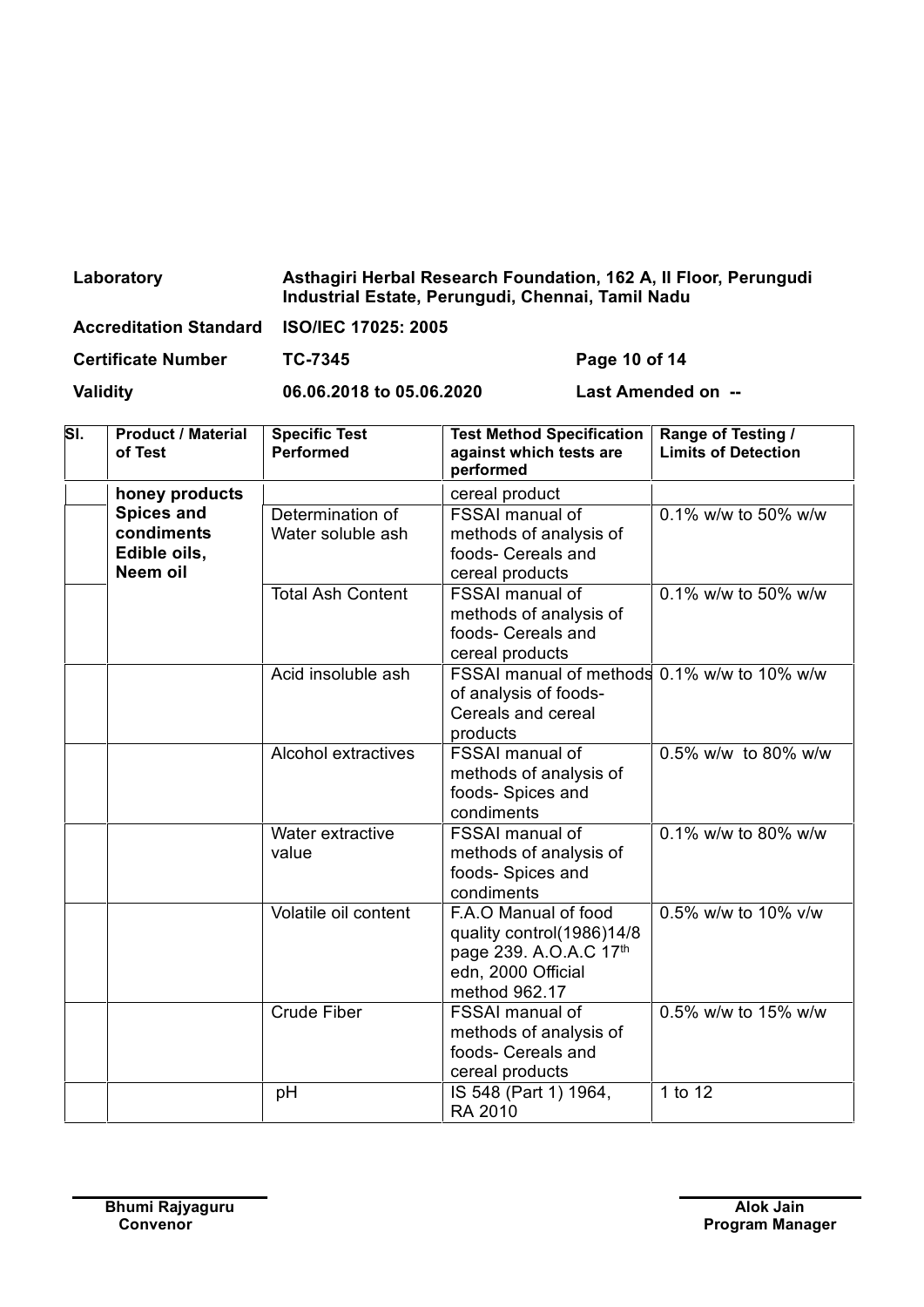| Laboratory                                 | Asthagiri Herbal Research Foundation, 162 A, Il Floor, Perungudi<br>Industrial Estate, Perungudi, Chennai, Tamil Nadu |  |
|--------------------------------------------|-----------------------------------------------------------------------------------------------------------------------|--|
| Accreditation Standard ISO/IEC 17025: 2005 |                                                                                                                       |  |

| <b>Certificate Number</b> | TC-7345 |
|---------------------------|---------|
|                           |         |

**Page 11 of 14** 

| SI. | <b>Product / Material</b><br>of Test                                                                                                                                | <b>Specific Test</b><br><b>Performed</b>                                                                                                                                                                                                 | <b>Test Method Specification</b><br>against which tests are<br>performed                                                                                                                                                                                                | Range of Testing /<br><b>Limits of Detection</b> |
|-----|---------------------------------------------------------------------------------------------------------------------------------------------------------------------|------------------------------------------------------------------------------------------------------------------------------------------------------------------------------------------------------------------------------------------|-------------------------------------------------------------------------------------------------------------------------------------------------------------------------------------------------------------------------------------------------------------------------|--------------------------------------------------|
|     |                                                                                                                                                                     | Specific gravity                                                                                                                                                                                                                         | IS 548 (Part 1) 1964,<br>RA 2010                                                                                                                                                                                                                                        | 0.70 to 1.50                                     |
|     |                                                                                                                                                                     | Iodine value                                                                                                                                                                                                                             | IS 548 (Part 1) 1964<br>,RA 2010                                                                                                                                                                                                                                        | 1 to 300                                         |
|     |                                                                                                                                                                     | Saponification value                                                                                                                                                                                                                     | IS 548 (Part 1) 1964,<br>RA 2010                                                                                                                                                                                                                                        | 1 to 300                                         |
|     |                                                                                                                                                                     | Unsaponification<br>matter                                                                                                                                                                                                               | IS 548 (Part 1) 1964,<br>RA 2010                                                                                                                                                                                                                                        | 0.3% w/w to 20% w/w                              |
|     |                                                                                                                                                                     | Refractive index                                                                                                                                                                                                                         | IS 548 (Part 1) 1964,<br>RA 2010                                                                                                                                                                                                                                        | 1.33 to 1.52                                     |
|     |                                                                                                                                                                     | Free fatty acid                                                                                                                                                                                                                          | IS 548 (Part 1) 1964,<br>RA 2010                                                                                                                                                                                                                                        | 0.5 % w/w to 25% w/w                             |
|     |                                                                                                                                                                     | Acid value                                                                                                                                                                                                                               | IS 548 (Part 1) 1964,<br>RA 2010                                                                                                                                                                                                                                        | 0.2 to 50                                        |
| 2.  | Cereals, pulses<br>and by products<br>Coffee, cocoa<br>and by products<br>Tea and tea<br>products<br>Honey and<br>honey products<br><b>Spices and</b><br>condiments | <b>Functional Group</b><br>Analysis by UV-Vis<br>Method for<br><b>Alkaloids</b><br>Carbazole(Curry<br>leaves)<br>Piperidine(Pepper)<br>Purine<br>derivatives(Caffeine)<br>Pyrrolizidine(Tea,<br>Honey)<br>*Using piperine as<br>standard | AHRF/WI/UV/01, Issue<br>2, 15-03-18<br>(Sreevidya & Mehrotra:<br>journal of AOAC<br>International Vol. 86, no.<br>6, 2003<br>A.O.A.C. 17 <sup>TH</sup> edn, 2000<br><b>Official method Piperine</b><br>in pepper preparations<br>987.07<br>spectrophotometric<br>method | 0.1 % w/w to 40% w/w                             |
|     |                                                                                                                                                                     | <b>Functional Group</b><br>Analysis by UV-Vis<br>Method for<br><b>Carbohydrates</b><br>Glucose (Cereals,                                                                                                                                 | AHRF/WI/FAUV/01,<br>Issue 2, July 2015<br>(Hedge J.E and Hofreiter<br>B.T, 1962, Carbohydrate<br>chemistry, 17, Academic                                                                                                                                                | 0.1% w/w to 40% w/w                              |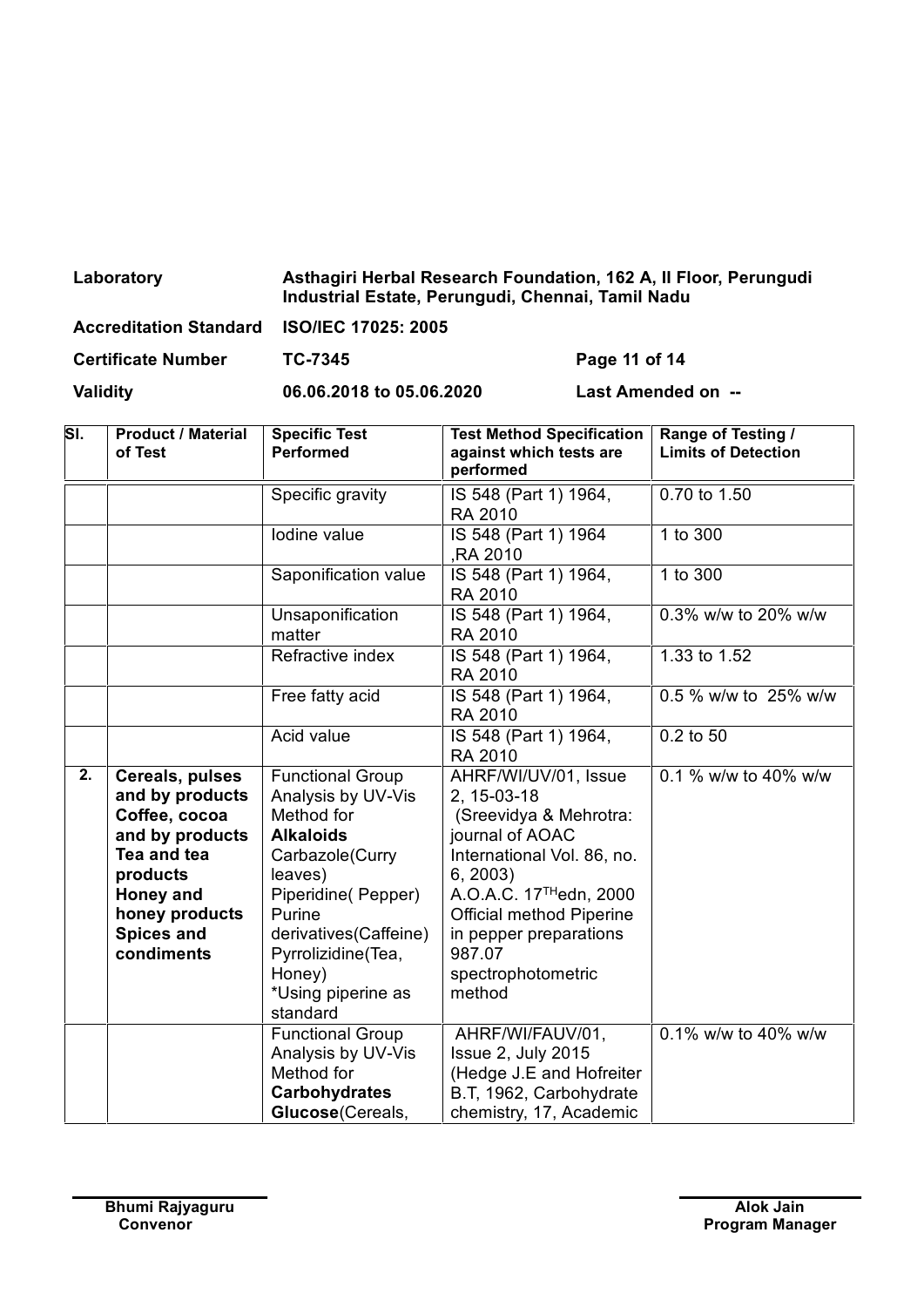| Asthagiri Herbal Research Foundation, 162 A, Il Floor, Perungudi |
|------------------------------------------------------------------|
|                                                                  |

| Accreditation Standard ISO/IEC 17025: 2005 |                          |                    |  |  |
|--------------------------------------------|--------------------------|--------------------|--|--|
| <b>Certificate Number</b>                  | TC-7345                  | Page 12 of 14      |  |  |
| <b>Validity</b>                            | 06.06.2018 to 05.06.2020 | Last Amended on -- |  |  |

Cinnamon) Quercetin(Tea) \*Using Quercetin as

standard

Functional Group Analysis by UV-Vis Method for **Proteins** (Cereal, Pulses, Moringa oleifera) \*Using BSA as standard

**Sl. Product / Material**

| <b>Product / Material</b><br>of Test | <b>Specific Test</b><br><b>Performed</b>                                                                                                                                                                    | <b>Test Method Specification</b><br>against which tests are<br>performed                                                                                                                                     | Range of Testing /<br><b>Limits of Detection</b> |
|--------------------------------------|-------------------------------------------------------------------------------------------------------------------------------------------------------------------------------------------------------------|--------------------------------------------------------------------------------------------------------------------------------------------------------------------------------------------------------------|--------------------------------------------------|
|                                      | Pulses, Juices)<br>Polysaccharides<br>(Turmeric)<br>Glycosides(Papaya)<br>*Using dextrose as<br>standard                                                                                                    | press, New York.)<br>I.S.I Handbook of food<br>analysis (Part II-1984 Pg)<br>36                                                                                                                              |                                                  |
|                                      | <b>Functional Group</b><br>Analysis by UV-Vis<br>Method for<br><b>Flavonoid</b><br>Catechins,<br>Epicatechins,<br>Epigallocatechins<br>( Tea, Cocoa,<br>Grapes)<br>Proanthocyanidins<br>Cocoa, tea, Grapes, | AHRF/WI/FAUV/02,<br>Issue 2, July 2015<br>(Woisky, R. and Salatino,<br>A. 1998. Analysis of<br>propolis: some<br>parameters and<br>procedures for chemical<br>quality control. J. Apic.<br>Res. 37: 99-105.) | 0.1% w/w to 15% w/w                              |

AHRF/WI/FAUV/03, Issue 2, July 2015

N.J, Farr A.L and Randall R.J. (1951). J.Biol.Chem 193:265)

IS:6287(RA 2010)Method of

(Lowry O.H, Rosebrough

sampling and analysis of sugar confectionery

Functional Group | AHRF/WI/FAUV/04, 0.1 % w/w to 40% w/w

0.1 % w/w to 60% w/w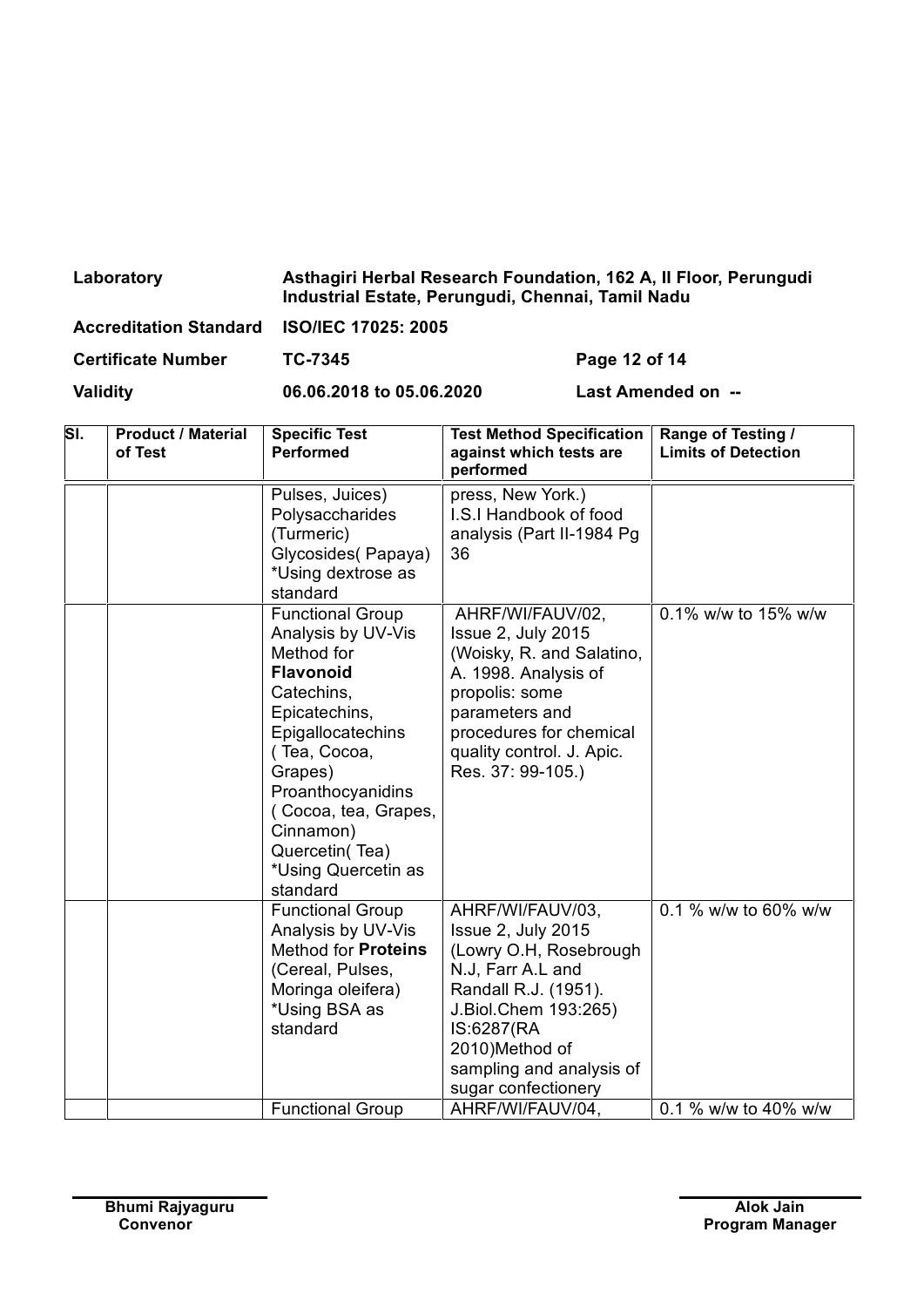| Laboratory                                 | Asthagiri Herbal Research Foundation, 162 A, Il Floor, Perungudi<br>Industrial Estate, Perungudi, Chennai, Tamil Nadu |  |
|--------------------------------------------|-----------------------------------------------------------------------------------------------------------------------|--|
| Accreditation Standard ISO/IEC 17025: 2005 |                                                                                                                       |  |

| <b>Certificate Number</b> | TC-7345 |
|---------------------------|---------|

**Page 13 of 14** 

 $\overline{\phantom{0}}$ 

| SI.                         | <b>Product / Material</b><br>of Test                   | <b>Specific Test</b><br><b>Performed</b>                                                                                                                                                                            | <b>Test Method Specification</b><br>against which tests are<br>performed                                                                                                                                                                                 | Range of Testing /<br><b>Limits of Detection</b> |
|-----------------------------|--------------------------------------------------------|---------------------------------------------------------------------------------------------------------------------------------------------------------------------------------------------------------------------|----------------------------------------------------------------------------------------------------------------------------------------------------------------------------------------------------------------------------------------------------------|--------------------------------------------------|
|                             |                                                        | Analysis by UV-Vis<br>Method for Tannins<br><b>Condensed tannins</b><br>(Tea, Cocoa, Grapes,<br>Mint)<br>Hydrolyzable tannins<br>(Pomegranate,<br>Clove, Barley, Rice,<br>Oat)<br>*Using Gallic acid as<br>standard | Issue 2, July 2015<br>Ravi Narayan<br>Venkatachalam.<br>July - September 2012<br><b>RJPBCS Volume 3 Issue</b><br>3 Page No. 605                                                                                                                          |                                                  |
|                             |                                                        | <b>Functional Group</b><br>Analysis by UV-Vis<br>Method for Total<br><b>Phenols</b><br>Protocatechuic acid<br>Gallic acid<br>Caffeic acid<br>Coumaric acid<br>Ferulic acid<br>*Using Gallic acid as<br>standard     | AHRF/WI/FAUV/05,<br>Issue 2, July 2015<br>Determination of Total<br><b>Phenolic and Flavonoids</b><br>Contents in the<br><b>Methanolic and Aqueous</b><br>Extract of<br>AchilleaMillefolium.<br>Anoosh Eghdami Et al.<br>Org. Chem. J. 2010, 2,<br>81-84 | 0.1% w/w to 40% w/w                              |
| $\overline{\mathbf{III}}$ . | <b>RESIDUES IN FOOD PRODUCTS</b>                       |                                                                                                                                                                                                                     |                                                                                                                                                                                                                                                          |                                                  |
| 1.                          | Heavy metals by<br><b>AAS Food and</b><br>agricultural | Mercury-Hg                                                                                                                                                                                                          | <b>FSSAI Manual of methods</b><br>of analysis of foods-<br>Metals, pg 10                                                                                                                                                                                 | 0.1 mg/kg to 350 mg/kg                           |
|                             | products<br>Cereals, pulses                            | Arsenic-As                                                                                                                                                                                                          | <b>FSSAI Manual of methods</b><br>of analysis of foods-<br>Metals, pg 10                                                                                                                                                                                 | 0.1 mg/kg to 100 mg/kg                           |
|                             | and by products<br>Coffee, cocoa<br>and by products    | Lead-Pb                                                                                                                                                                                                             | <b>FSSAI Manual of methods</b><br>of analysis of foods-<br>Metals, pg 10                                                                                                                                                                                 | 0.1 mg/kg to 25 mg/kg                            |